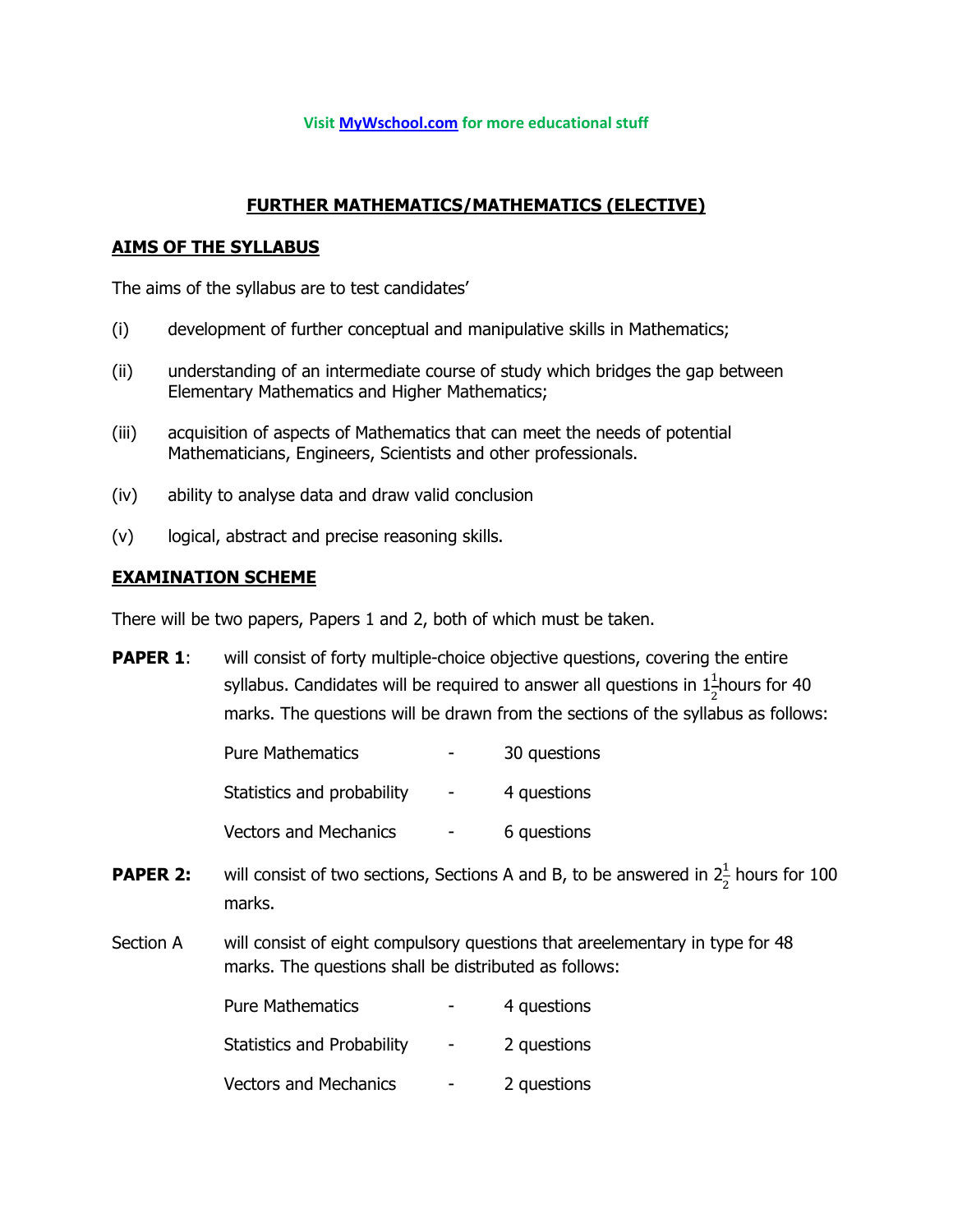Section B will consist of seven questions of greater length and difficulty put into three parts:Parts I, II and III as follows:

| Part I: Pure Mathematics            | $\sim$                   | 3 questions |
|-------------------------------------|--------------------------|-------------|
| Part II: Statistics and Probability | $\overline{\phantom{0}}$ | 2 questions |

Part III: Vectors and Mechanics - 2 questions

Candidates will be required to answer four questions with at least one from each part for 52 marks.

## **DETAILED SYLLABUS**

In addition to the following topics, more challenging questions may be set on topics in the General Mathematics/Mathematics (Core) syllabus.

In the column for CONTENTS, more detailed information on the topics to be tested is given while the limits imposed on the topics are stated under NOTES.

Topics which are marked with asterisks shall be tested in Section B of Paper 2 only.

### **KEY:**

\* Topics peculiar to Ghana only.

\*\* Topics peculiar to Nigeria only

| <b>Topics</b>              | Content                                                                                           | <b>Notes</b>                                                                                                       |
|----------------------------|---------------------------------------------------------------------------------------------------|--------------------------------------------------------------------------------------------------------------------|
| <b>I.</b> Pure Mathematics |                                                                                                   |                                                                                                                    |
| $(1)$ Sets                 | (i) Idea of a set defined by a<br>property, Set notations and<br>their                            | $(x : x \text{ is real}), \cup, \cap, \{\}$ , $\notin, \in$<br>$\subset, \subseteq,$                               |
|                            | meanings.                                                                                         | U (universal set) and                                                                                              |
|                            | (ii) Disjoint sets, Universal set and<br>complement of set                                        | A' (Complement of set A).                                                                                          |
|                            | (iii) Venn diagrams, Use of sets<br>And Venn diagrams to solve<br>problems.                       | More challenging problems<br>involving union, intersection,<br>the universal set, subset and<br>complement of set. |
|                            | (iv) Commutative and Associative<br>laws, Distributive properties<br>over union and intersection. | Three set problems. Use of De<br>Morgan's laws to solve related<br>problems                                        |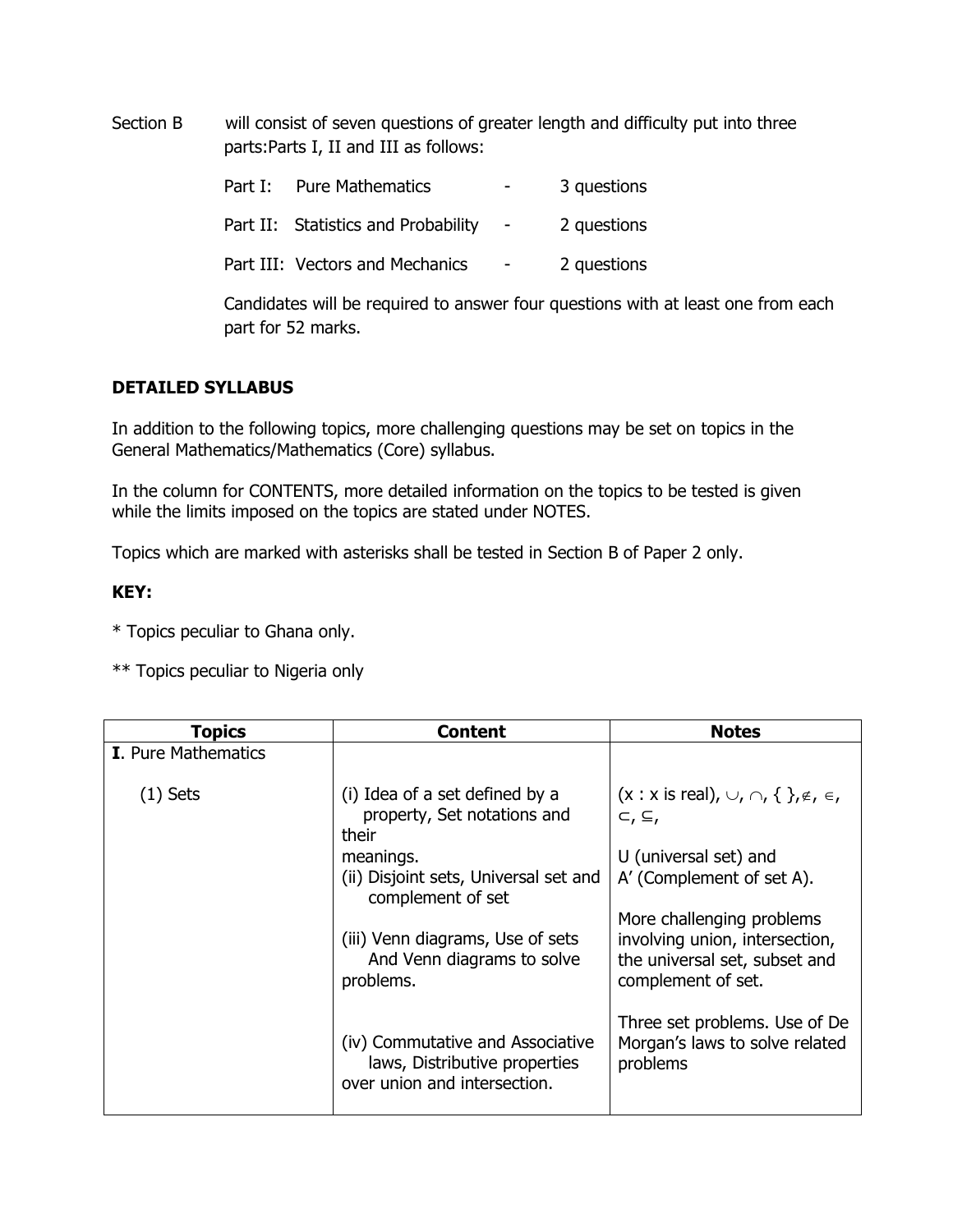| (2) Surds                          |                                                                                                                            | All the four operations on                                                                                                                                                                                           |
|------------------------------------|----------------------------------------------------------------------------------------------------------------------------|----------------------------------------------------------------------------------------------------------------------------------------------------------------------------------------------------------------------|
|                                    | Surds of the form $\frac{a}{\sqrt{h}}$ , a $\sqrt{b}$ and                                                                  | surds                                                                                                                                                                                                                |
|                                    |                                                                                                                            | Rationalising the denominator                                                                                                                                                                                        |
|                                    | $a+b\sqrt{n}$ where a is rational, b is a<br>positive integer and n is not a                                               | of surds such as $\frac{a}{\sqrt{b}}$ , $\frac{a+\sqrt{b}}{c-\sqrt{d}}$ ,                                                                                                                                            |
|                                    | perfect square.                                                                                                            |                                                                                                                                                                                                                      |
| (3) Binary Operations              |                                                                                                                            | $\frac{a + \nu b}{\nu c - \nu d}$ .                                                                                                                                                                                  |
|                                    | Properties:<br>Closure, Commutativity,<br>Associativity and Distributivity,<br>Identity elements and inverses.             | Use of properties to solve<br>related problems.                                                                                                                                                                      |
| (4) Logical Reasoning              | (i) Rule of syntax:<br>true or false statements,<br>rule of logic applied to<br>arguments, implications and<br>deductions. | Using logical reasoning to<br>determine the validity of<br>compound statements<br>involving implications and<br>connectivities. Include use of<br>symbols: $\sim$ P<br>$p \vee q$ , $p \wedge q$ , $p \Rightarrow q$ |
|                                    | (ii) The truth table                                                                                                       |                                                                                                                                                                                                                      |
|                                    |                                                                                                                            | Use of Truth tables to deduce<br>conclusions of compound<br>statements. Include negation.                                                                                                                            |
| (5) Functions                      | (i) Domain and co-domain of a<br>function.                                                                                 | The notation e.g. $f: x \rightarrow$<br>$3x+4;$                                                                                                                                                                      |
|                                    | (ii) One-to-one, onto, identity and<br>constant mapping;                                                                   | $q: x \rightarrow x^2$ ; where $x \in \mathbb{R}$ .                                                                                                                                                                  |
|                                    |                                                                                                                            | Graphical representation of a<br>function; Image and the<br>range.                                                                                                                                                   |
|                                    | (iii) Inverse of a function.                                                                                               |                                                                                                                                                                                                                      |
|                                    |                                                                                                                            | Determination of the inverse<br>of a one-to-one function e.g.<br>Τf                                                                                                                                                  |
|                                    |                                                                                                                            | f: $x \rightarrow sx + \frac{4}{3}$ , the inverse                                                                                                                                                                    |
|                                    |                                                                                                                            | relation $f^{-1}: x \rightarrow \frac{1}{3}x - \frac{4}{9}$ is also a                                                                                                                                                |
|                                    | (iv) Composite of functions.                                                                                               | function.                                                                                                                                                                                                            |
| (6) Polynomial<br><b>Functions</b> | (i) Linear Functions, Equations                                                                                            | $f \circ g(x) = f(g(x))$<br>Notation:<br>Restrict to simple algebraic<br>functions only.                                                                                                                             |
|                                    | and<br>Inequality                                                                                                          | Recognition and sketching of<br>graphs of linear functions and<br>equations.<br>Gradient and intercepts forms                                                                                                        |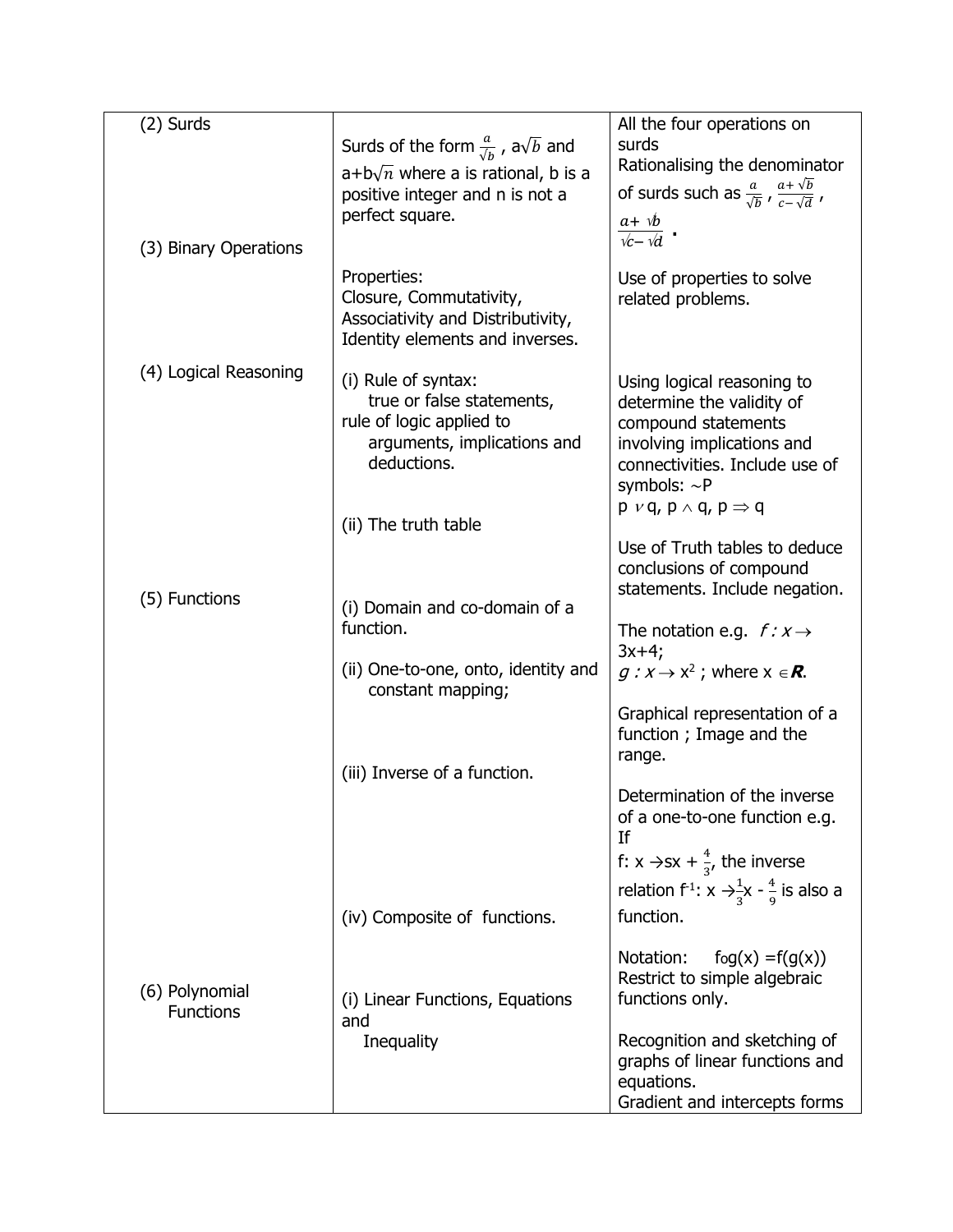| (ii) Quadratic Functions,                                           | of linear equations i.e.<br>$ax + by + c = 0$ ; $y = mx + c$ ;<br>$\frac{y}{a} + \frac{x}{b} = k$ . Parallel and<br>Perpendicular lines. Linear<br>Inequalities e.g. $2x + 5y \le 1$ ,<br>$x + 3y \ge 3$<br>Graphical representation of<br>linear inequalities in two<br>variables. Application to Linear<br>Programming.                                                                                                                                                                                                                                                                                                                                                                                                                                                                                                                                                                                                                                                                                                                         |
|---------------------------------------------------------------------|---------------------------------------------------------------------------------------------------------------------------------------------------------------------------------------------------------------------------------------------------------------------------------------------------------------------------------------------------------------------------------------------------------------------------------------------------------------------------------------------------------------------------------------------------------------------------------------------------------------------------------------------------------------------------------------------------------------------------------------------------------------------------------------------------------------------------------------------------------------------------------------------------------------------------------------------------------------------------------------------------------------------------------------------------|
| Equations<br>and Inequalities<br>(ii) Cubic Functions and Equations | Recognition and sketching<br>graphs of quadratic functions<br>e.g.<br>f: $x \rightarrow ax^2$ +bx + c, where a, b<br>and $c \in R$ .<br>Identification of vertex, axis of<br>symmetry, maximum and<br>minimum, increasing and<br>decreasing parts of a parabola.<br>Include values of x for which<br>$f(x) > 0$ or $f(x) < 0$ .<br>Solution of simultaneous<br>equations: one linear and one<br>quadratic. Method of<br>completing the squares for<br>solving quadratic equations.<br>Express $f(x) = ax^2 + bx + c$ in<br>the form $f(x) = a(x + d)^{2} + k$ ,<br>where k is the maximum or<br>minimum value. Roots of<br>quadratic equations $-$ equal<br>roots ( $b^2 - 4ac = 0$ ), real and<br>unequal roots $(b^2 - 4ac > 0)$ ,<br>imaginary roots ( $b^2 - 4ac <$<br>0); sum and product of roots<br>of a quadratic equation e.g. if<br>the roots of the equation $3x^2$<br>$+$ 5x + 2 = 0 are $\alpha$ and $\beta$ ,<br>form the equation whose roots<br>are $\frac{1}{\alpha}$ and $\frac{1}{\beta}$ . Solving quadratic<br>inequalities. |
|                                                                     | Recognition of cubic functions<br>e.g. $f: x \to ax^3 + bx^2 + cx + d$ .<br>Drawing graphs of cubic<br>functions for a given range.                                                                                                                                                                                                                                                                                                                                                                                                                                                                                                                                                                                                                                                                                                                                                                                                                                                                                                               |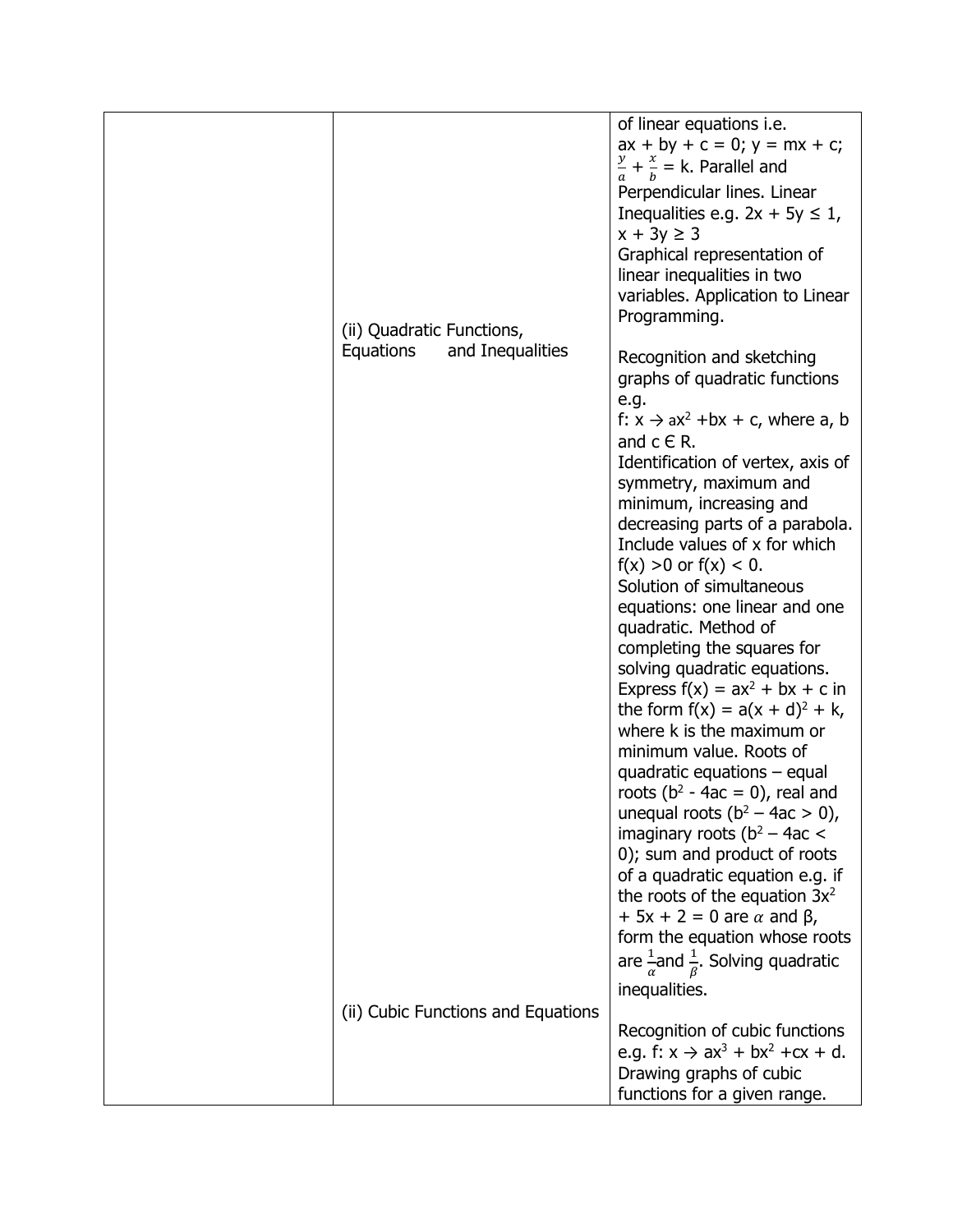| (7) Rational Functions         |                                                                                                                                                    | Factorization of cubic<br>expressions and solution of<br>cubic equations. Factorization<br>of $a^3 \pm b^3$ . Basic operations on<br>polynomials, the remainder<br>and factor theorems i.e. the<br>remainder when $f(x)$ is divided<br>by $f(x - a) = f(a)$ . When $f(a)$ is<br>zero, then $(x - a)$ is a factor of<br>$f(x)$ . |
|--------------------------------|----------------------------------------------------------------------------------------------------------------------------------------------------|---------------------------------------------------------------------------------------------------------------------------------------------------------------------------------------------------------------------------------------------------------------------------------------------------------------------------------|
|                                | (i) Rational functions of the form                                                                                                                 |                                                                                                                                                                                                                                                                                                                                 |
|                                | $Q(x) = \frac{f(x)}{g(x)}$ , $g(x) \neq 0$ .<br>where $g(x)$ and $f(x)$ are<br>polynomials. e.g.<br>$ax + b$<br>f: $x \rightarrow p x^2 + q x + r$ | $g(x)$ may be factorised into<br>linear and quadratic factors<br>(Degree of Numerator less<br>than that of denominator<br>which is less than or equal to                                                                                                                                                                        |
|                                | (ii) Resolution of rational<br>functions into partial<br>fractions.                                                                                | 4).<br>The four basic operations.<br>Zeros, domain and range,<br>sketching not required.                                                                                                                                                                                                                                        |
| (8) Indices and<br>Logarithmic |                                                                                                                                                    |                                                                                                                                                                                                                                                                                                                                 |
| <b>Functions</b>               | (i) Indices                                                                                                                                        |                                                                                                                                                                                                                                                                                                                                 |
|                                | (ii) Logarithms                                                                                                                                    | Laws of indices.<br>Application of the laws of<br>indices to evaluating products,<br>quotients, powers and nth<br>root.<br>Solve equations involving<br>indices.                                                                                                                                                                |
|                                |                                                                                                                                                    | Laws of Logarithms.<br>Application of logarithms in<br>calculations involving product,<br>quotients, power (log a <sup>n</sup> ), nth<br>roots (log $\sqrt{a}$ , log a <sup>1/n</sup> ).<br>Solve equations involving<br>logarithms (including change                                                                           |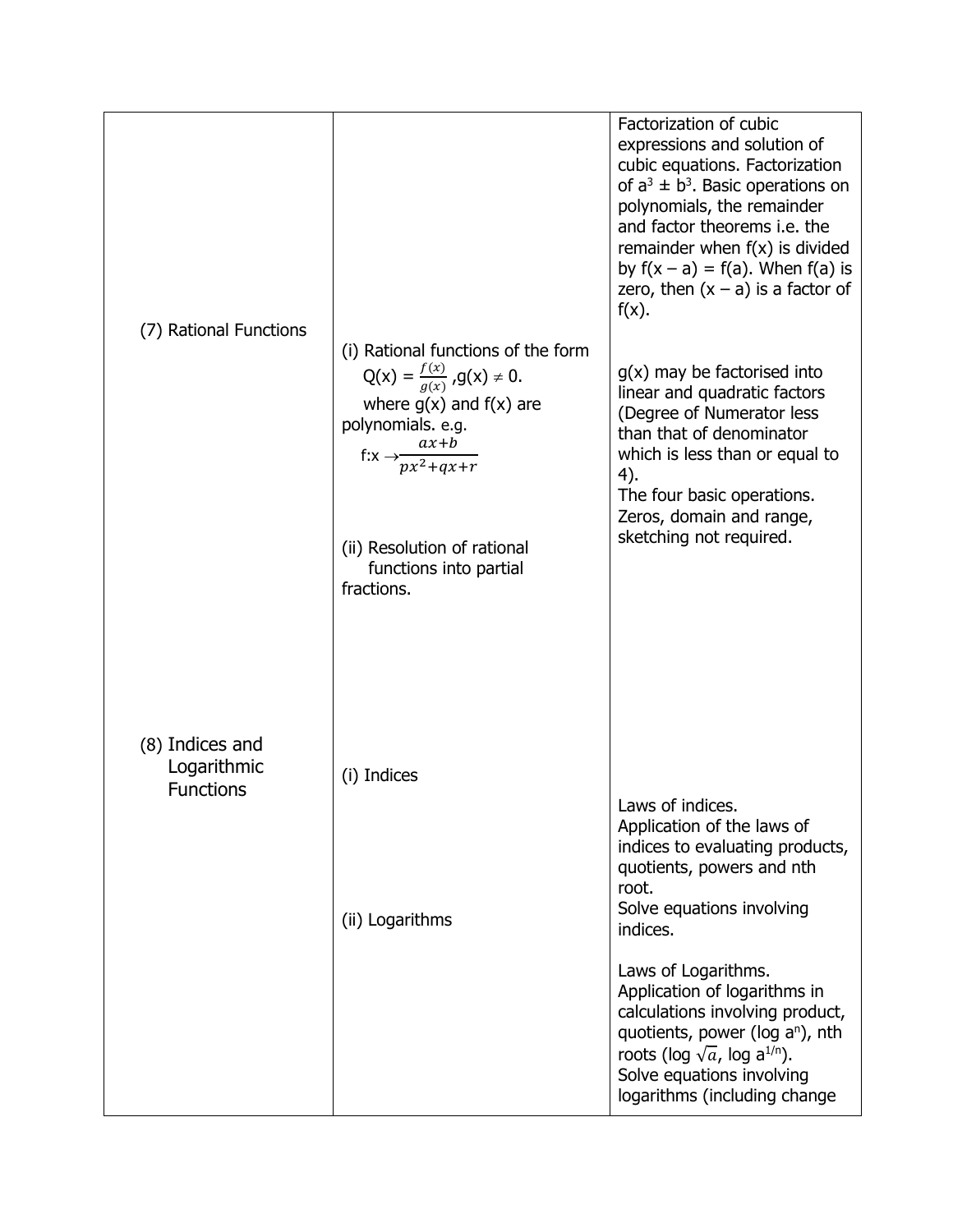| (i) Simple cases of arrangements                                                                                     | of base).<br>Reduction of a relation such as<br>$y = ax^b$ , (a,b are constants) to<br>a linear form:<br>$log_{10}y = b log_{10}x + log_{10}a$ .<br>Consider other examples such<br>as<br>$log ab^x = log a + x log b;$<br>$log (ab)^x = x(log a + log b)$<br>$= x \log ab$<br>*Drawing and interpreting<br>graphs of logarithmic functions<br>e.g. $y = ax^b$ . Estimating the<br>values of the constants a and<br>b from the graph |
|----------------------------------------------------------------------------------------------------------------------|--------------------------------------------------------------------------------------------------------------------------------------------------------------------------------------------------------------------------------------------------------------------------------------------------------------------------------------------------------------------------------------------------------------------------------------|
| (ii) Simple cases of selection of<br>objects.                                                                        | Knowledge of arrangement<br>and selection is expected. The<br>notations: ${}^{n}C_{r}$ , $\binom{n}{r}$ and ${}^{n}P_{r}$ for<br>selection and arrangement<br>respectively should be noted<br>and used. e.g. arrangement of<br>students in a row, drawing<br>balls from a box with or<br>without replacements.<br>$n_{\text{pr}} = \underline{n!}$<br>$(n-r)!$                                                                       |
| Expansion of $(a + b)^n$ .<br>Use of $(1+x)^n \approx 1 + nx$ for any<br>rational n, where x is sufficiently         | ${}^{n}C_{r}$ n!<br>$r!(n-r)!$                                                                                                                                                                                                                                                                                                                                                                                                       |
| (i) Finite and Infinite sequences.                                                                                   | Use of the binomial theorem<br>for positive integral index only.<br>Proof of the theorem not<br>required.                                                                                                                                                                                                                                                                                                                            |
| (ii) Linear sequence/Arithmetic<br>Progression (A.P.) and<br>Exponential<br>sequence/Geometric<br>Progression (G.P.) | e.g. (i) $u_1$ , $u_2$ ,, $u_n$ .<br>(ii) $u_1, u_2, \ldots$<br>Recognizing the pattern of a<br>sequence. e.g.<br>(i) $U_n = U_1 + (n-1)d$ , where<br>d is the common difference.<br>(ii) $U_n = U_1 r^{n-1}$ where r is the<br>common ratio.                                                                                                                                                                                        |
|                                                                                                                      | small. e.g (0.998) <sup>1/3</sup><br>(iii) Finite and Infinite series.                                                                                                                                                                                                                                                                                                                                                               |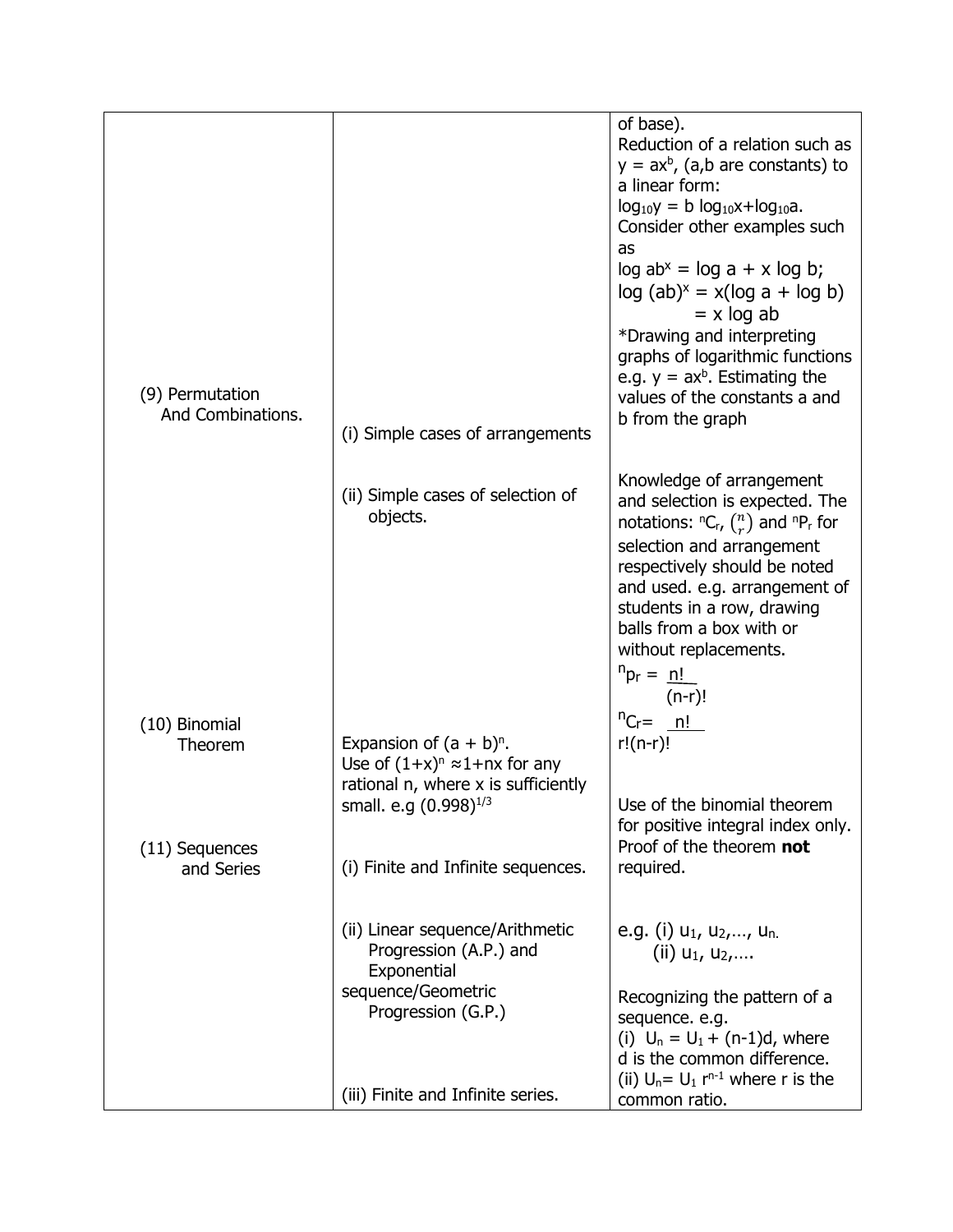|                                                   | (iv) Linear series (sum of A.P.)<br>and<br>exponential series (sum of<br>G.P. | (i) $U_1 + U_2 + U_3 +  + U_n$<br>$(ii)U_1 + U_2 + U_3 + $<br>(i) $S_n = \frac{n}{2}(U_1 + U_n)$<br>(ii) $S_n = \frac{n}{2}[2a + (n-1)d]$                                                                                                                                                                                                                               |
|---------------------------------------------------|-------------------------------------------------------------------------------|-------------------------------------------------------------------------------------------------------------------------------------------------------------------------------------------------------------------------------------------------------------------------------------------------------------------------------------------------------------------------|
|                                                   | *(v) Recurrence Series                                                        | (iii) $S_n = U_1(1-r^n)$ , $r < 1$<br>(iv) $S_n = \underbrace{U_1(r^n-1)}_{r-1}$ , r>l.<br>(v) Sum to infinity $(S)$ =<br>$1-r$<br>r < 1                                                                                                                                                                                                                                |
| (12) Matrices and Linear<br><b>Transformation</b> | (i) Matrices                                                                  | Generating the terms of a<br>recurrence series and finding<br>an explicit formula for the<br>sequence e.g. $0.9999 =$<br>$\frac{9}{10} + \frac{9}{10^2} + \frac{9}{10^3} + \frac{9}{10^4} + \dots$                                                                                                                                                                      |
|                                                   | (ii) Determinants                                                             | Concept of a matrix $-$ state<br>the order of a matrix and<br>indicate the type.<br>Equal matrices $-$ If two<br>matrices are equal, then their<br>corresponding elements are<br>equal. Use of equality to find<br>missing entries of given<br>matrices<br>Addition and subtraction of<br>matrices (up to $3 \times 3$<br>matrices).<br>Multiplication of a matrix by a |
|                                                   |                                                                               | scalar and by a matrix (up to 3<br>x 3 matrices)<br>Evaluation of determinants of<br>2 x 2 matrices.<br>**Evaluation of determinants<br>of 3 x 3 matrices.                                                                                                                                                                                                              |
|                                                   | (iii) Inverse of $2 \times 2$ Matrices                                        | Application of determinants to<br>solution of simultaneous linear                                                                                                                                                                                                                                                                                                       |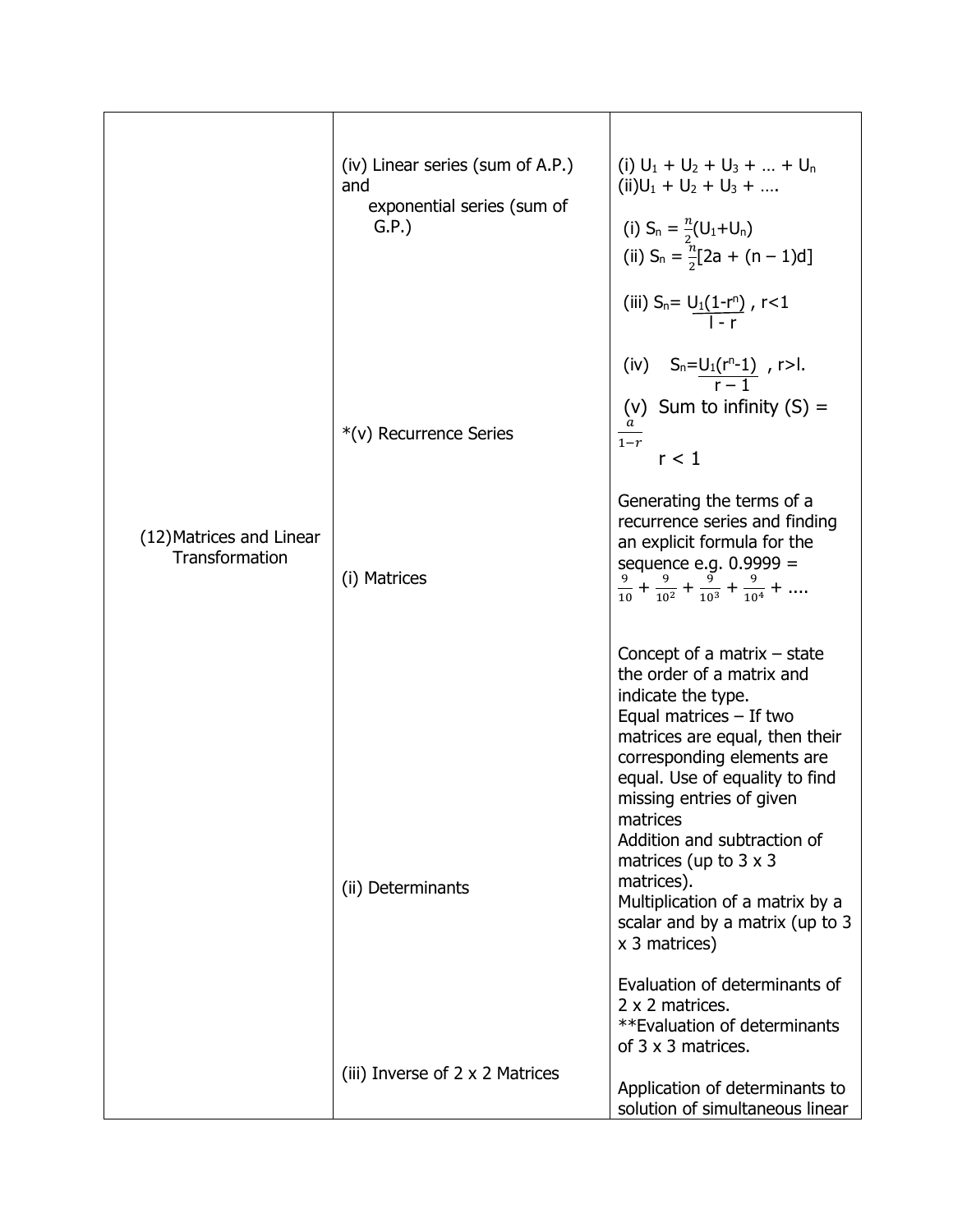|                   |                                    | equations.                                                                                                                                                                                                                                                                                                                                                                                                                                                                                                                                                                                               |
|-------------------|------------------------------------|----------------------------------------------------------------------------------------------------------------------------------------------------------------------------------------------------------------------------------------------------------------------------------------------------------------------------------------------------------------------------------------------------------------------------------------------------------------------------------------------------------------------------------------------------------------------------------------------------------|
|                   | (iv) Linear Transformation         | e.g. If $A = \begin{pmatrix} a & b \\ c & d \end{pmatrix}$ , then<br>$A^{-1} = \frac{1}{ad-bc} \left[ \frac{d}{a} \right]^{-1} = \frac{1}{ad-bc}$                                                                                                                                                                                                                                                                                                                                                                                                                                                        |
|                   |                                    | Finding the images of points<br>under given linear<br>transformation<br>Determining the matrices of<br>given linear transformation.<br>Finding the inverse of a linear<br>transformation (restrict to 2 x<br>2 matrices).<br>Finding the composition of<br>linear transformation.<br>Recognizing the Identity<br>transformation.<br>(i) $\binom{1}{0}$<br>$\begin{bmatrix} 0 \\ -1 \end{bmatrix}$ reflection in the<br>$x - axis$<br>(ii) $\begin{pmatrix} -1 & 0 \\ 0 & 1 \end{pmatrix}$ reflection in the<br>$y - axis$<br>(iii) $\begin{pmatrix} 0 & 1 \\ 1 & 0 \end{pmatrix}$ reflection in the line |
| (13) Trigonometry | (i) Trigonometric Ratios and Rules | $y = x$<br>$\begin{cases} \cos \theta & -\sin \theta \\ \sin \theta & \cos \theta \end{cases}$ for anti-<br>(iv)<br>clockwise rotation through $\theta$<br>about the origin.<br>(v) $\begin{pmatrix} \cos 2\theta & \sin 2\theta \\ \sin 2\theta & -\cos 2\theta \end{pmatrix}$ , the<br>general matrix for reflection in<br>a line through the origin<br>making an angle $\theta$ with the<br>positive x-axis.<br>*Finding the equation of the<br>image of a line under a given<br>linear transformation                                                                                                |
|                   |                                    | Sine, Cosine and Tangent of<br>general angles ( $0^{\circ} \le \theta \le 360^{\circ}$ ).<br>Identify trigonometric ratios of<br>angles $30^\circ$ , $45^\circ$ , $60^\circ$ without<br>use of tables.<br>Use basic trigonometric ratios<br>and reciprocals to prove given<br>trigonometric identities.                                                                                                                                                                                                                                                                                                  |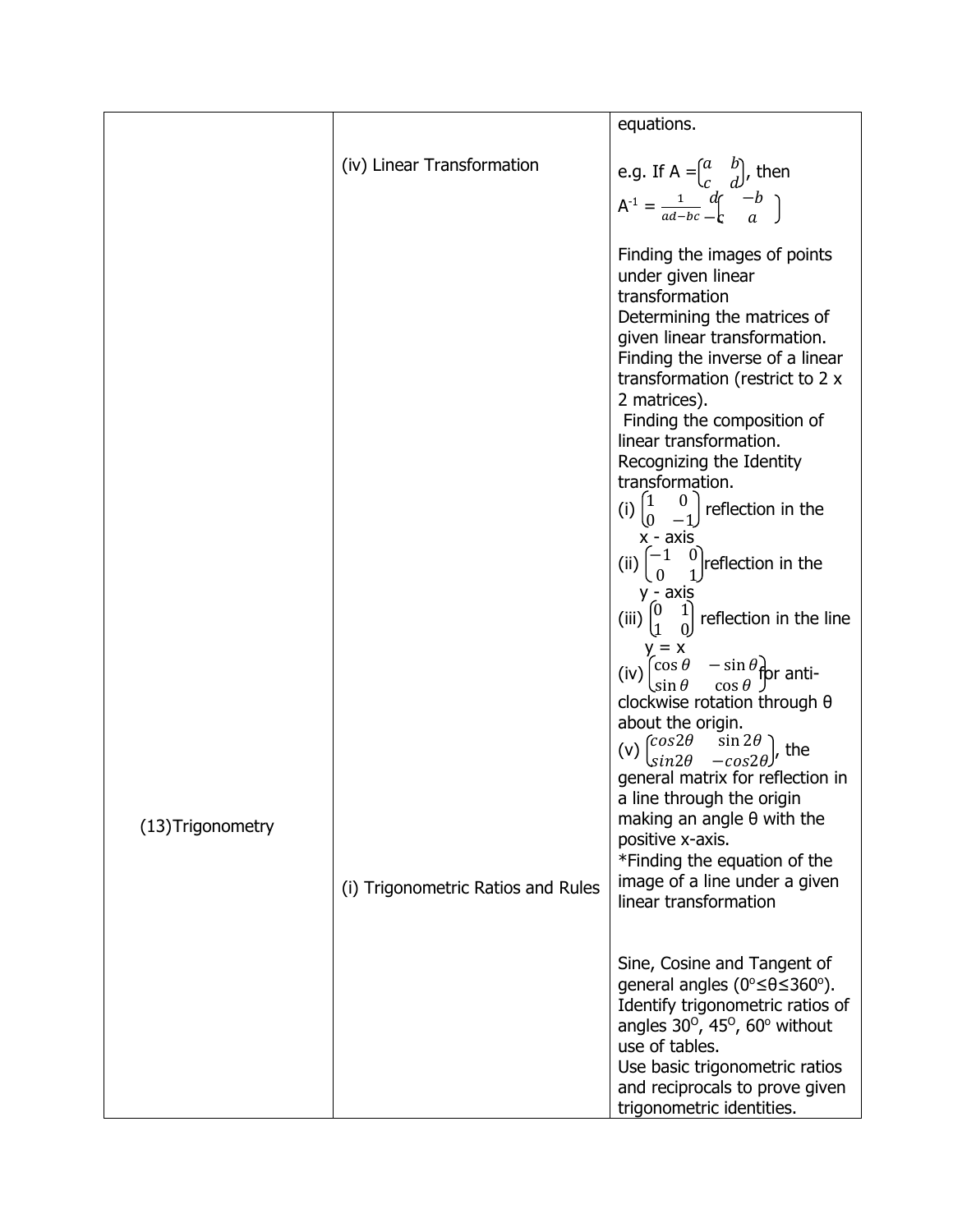| (ii) Compound and Multiple<br>Angles.          | Evaluate sine, cosine and<br>tangent of negative angles.<br>Convert degrees into radians<br>and vice versa.<br>Application to real life<br>situations such as heights and<br>distances, perimeters, solution<br>of triangles, angles of<br>elevation and depression,<br>bearing (negative and positive<br>angles) including use of sine<br>and cosine rules, etc,<br>Simple cases only.                                                                                                                                                                                                        |
|------------------------------------------------|------------------------------------------------------------------------------------------------------------------------------------------------------------------------------------------------------------------------------------------------------------------------------------------------------------------------------------------------------------------------------------------------------------------------------------------------------------------------------------------------------------------------------------------------------------------------------------------------|
| (iii) Trigonometric Functions and<br>Equations | $sin (A \pm B)$ , cos $(A \pm B)$ ,<br>$tan(A \pm B)$ .<br>Use of compound angles in<br>simple identities and solution<br>of trigonometric ratios e.g.<br>finding sin 75°, cos 150° etc,<br>finding tan $45^\circ$ without using<br>mathematical tables or<br>calculators and leaving your<br>answer as a surd, etc.<br>Use of simple trigonometric<br>identities to find trigonometric<br>ratios of compound and<br>multiple angles (up to 3A).                                                                                                                                               |
|                                                | Relate trigonometric ratios to<br>Cartesian Coordinates of<br>points $(x, y)$ on the circle $x^2$ +<br>$y^2 = r^2$<br>f: $x \rightarrow \sin x$ ,<br>$q: x \rightarrow a \cos x + b \sin x = c.$<br>Graphs of sine, cosine,<br>tangent and functions of the<br>form<br>$asinx + bcos x$ . Identifying<br>maximum and minimum point,<br>increasing and decreasing<br>portions. Graphical solutions of<br>simple trigonometric equations<br>e.g. asin $x + b\cos x = k$ .<br>Solve trigonometric equations<br>up to quadratic equations e.g.<br>$2\sin^2 x - \sin x - 3 = 0$ , for $0^\circ \le$ |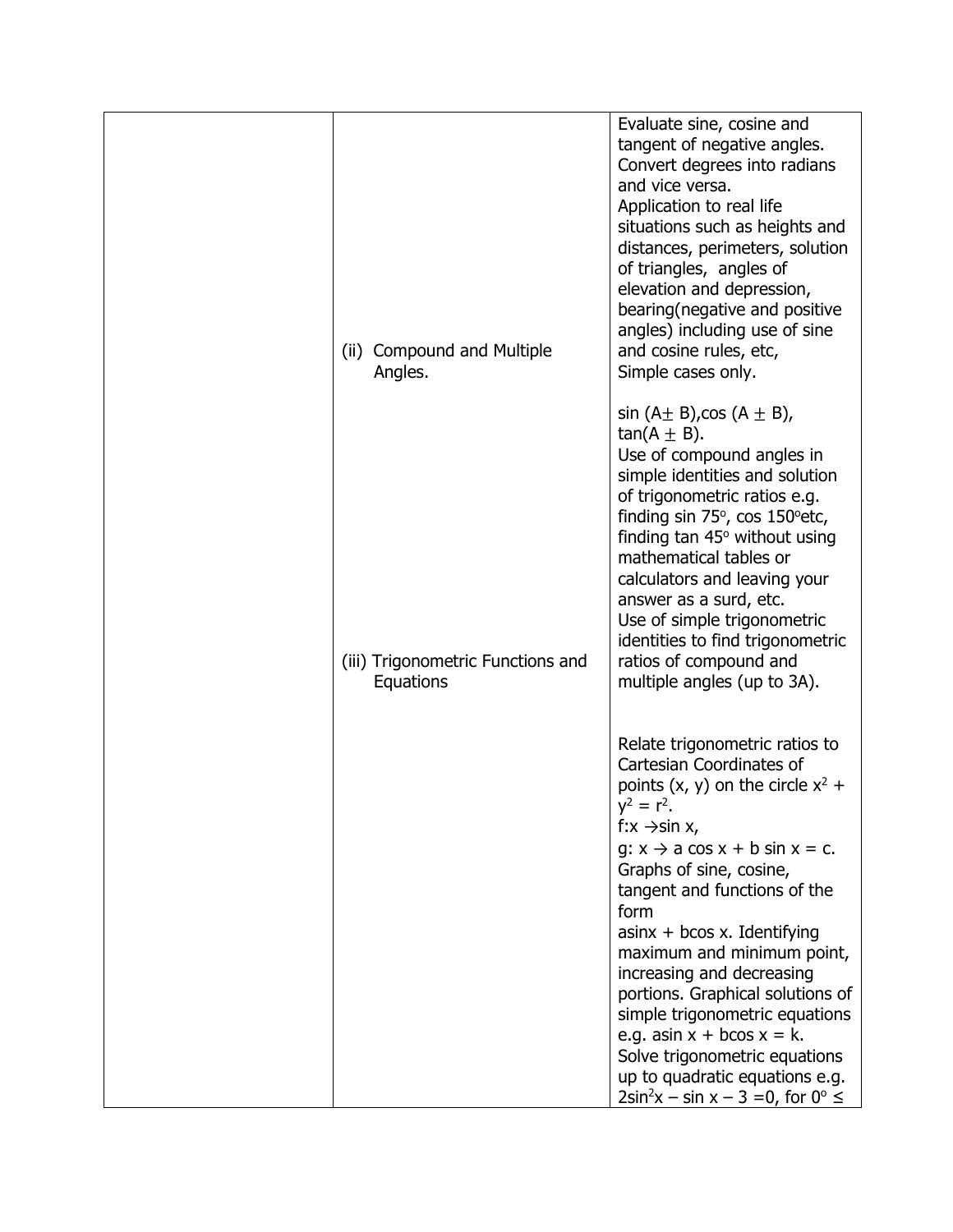| (14)Co-ordinate |                     | $x \le 360^{\circ}$ .                                                                                                                                                                                                                                                                                                                                                                                                                                                                                                                                                                                                                                                                                                                                                     |
|-----------------|---------------------|---------------------------------------------------------------------------------------------------------------------------------------------------------------------------------------------------------------------------------------------------------------------------------------------------------------------------------------------------------------------------------------------------------------------------------------------------------------------------------------------------------------------------------------------------------------------------------------------------------------------------------------------------------------------------------------------------------------------------------------------------------------------------|
| Geometry        | (i) Straight Lines  | *Express $f(x) =$ asin x + bcos<br>x in the form Rcos $(x \pm \alpha)$ or<br>Rsin $(x \pm \alpha)$ for $0^{\circ} \leq \alpha \leq$<br>90° and use the result to<br>calculate the minimum and<br>maximum points of a given<br>functions.                                                                                                                                                                                                                                                                                                                                                                                                                                                                                                                                  |
|                 | (ii) Conic Sections | Mid-point of a line segment<br>Coordinates of points which<br>divides a given line in a given<br>ratio.<br>Distance between two points;<br>Gradient of a line;<br>Equation of a line:<br>(i) Intercept form;<br>(ii) Gradient form;<br>Conditions for parallel and<br>perpendicular lines.<br>Calculate the acute angle<br>between two intersecting lines<br>e.g. if $m_1$ and $m_2$ are the<br>gradients of two intersecting<br>lines, then $\tan \theta = \frac{m_1 - m_2}{1 + m_1 m_2}$ . If<br>$m_1m_2 = -1$ , then the lines are<br>perpendicular.<br>*The distance from an<br>external point $P(x_1, y_1)$ to a<br>given line<br>$ax + by + c$ using the formula<br>$d = \left  \frac{ax_1 + by_1 + c}{\sqrt{a^2 + b^2}} \right .$<br>Loci of variable points which |
|                 |                     | move under given conditions<br>Equation of a circle:<br>(i) Equation in terms of<br>centre, $(a, b)$ , and<br>radius, r,<br>$(x - a)^{2}+(y - b)^{2} = r^{2}$ ;<br>(ii) The general form:<br>$x^2+y^2+2gx+2fy+c=0$ , where<br>$(-g, -f)$ is the centre and<br>radius, $r = \sqrt{a^2 + b^2 - c}$ .<br>Tangents and normals to                                                                                                                                                                                                                                                                                                                                                                                                                                             |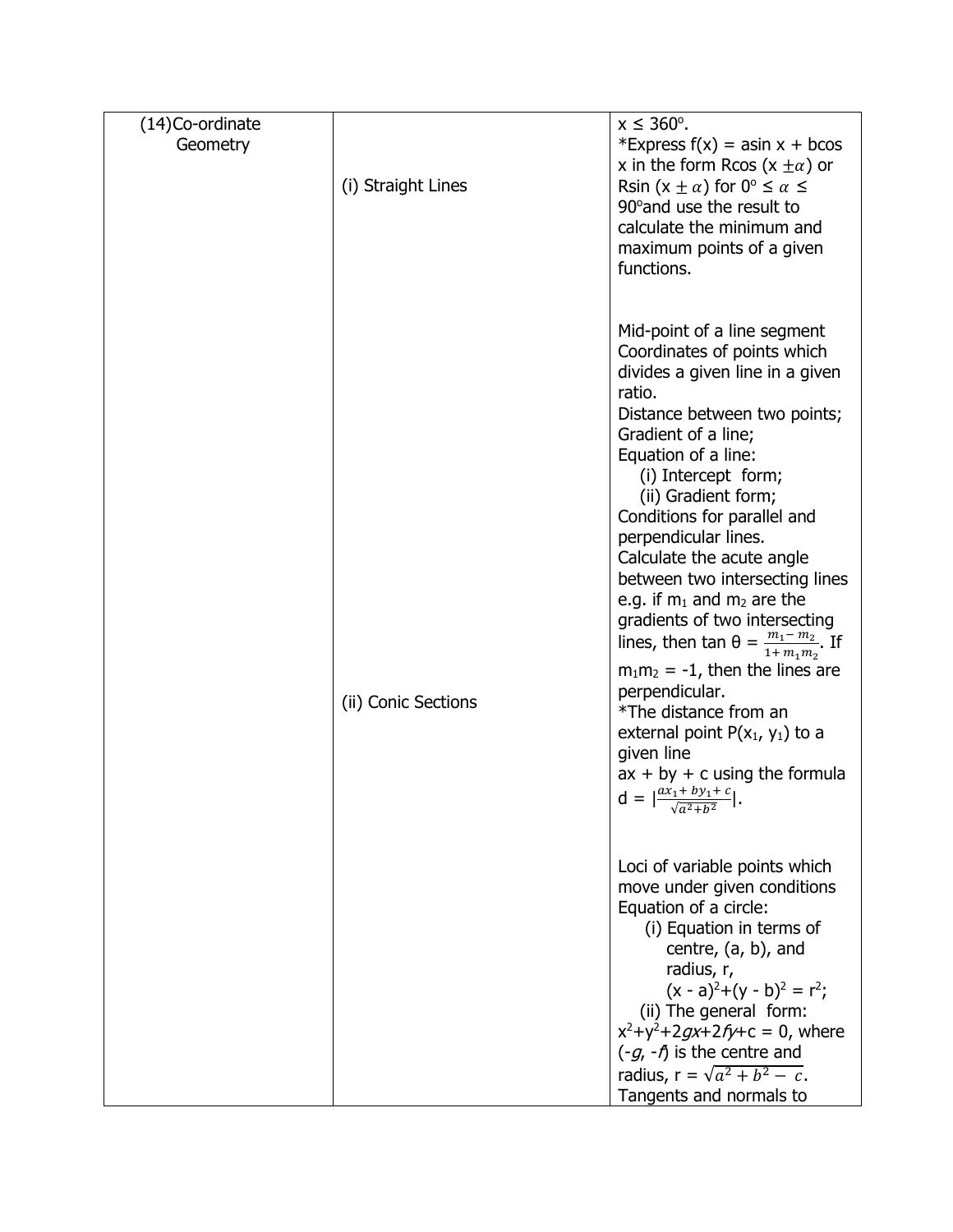| (15) Differentiation |                                                                                                                                  | circles<br>Equations of parabola in                                                                                                                                                                                                                                                            |
|----------------------|----------------------------------------------------------------------------------------------------------------------------------|------------------------------------------------------------------------------------------------------------------------------------------------------------------------------------------------------------------------------------------------------------------------------------------------|
|                      | (i) The idea of a limit<br>(ii) The derivative of a function                                                                     | rectangular Cartesian<br>coordinates ( $y^2$ = 4ax, include<br>parametric equations (at <sup>2</sup> ,<br>at)).<br>Finding the equation of a<br>tangent and normal to a<br>parabola at a given point.<br>*Sketch graphs of given<br>parabola and find the equation<br>of the axis of symmetry. |
|                      | (iii) Differentiation of polynomials                                                                                             | (i) Intuitive treatment of limit.<br>Relate to the gradient of<br>a curve. e.g. $f'(x) =$<br>$\lim_{h\to 0}\frac{f(x+h)-f(x)}{h}$ .                                                                                                                                                            |
|                      | (iv) Differentiation of<br>trigonometric<br><b>Functions</b><br>(v) Product and quotient rules.                                  | (ii) Its meaning and its<br>determination from first<br>principles (simple cases<br>only).                                                                                                                                                                                                     |
|                      | Differentiation of implicit<br>functions such as<br>$ax^{2} + by^{2} = c$                                                        | e.g. $ax^{n} + b$ , $n \le 3$ , $(n \in I)$<br>e.g. $ax^m - bx^{m-1} +  + k$ ,<br>where $m \in I$ , k is a constant.                                                                                                                                                                           |
|                      | **(vi) Differentiation of<br><b>Transcendental Functions</b>                                                                     | e.g. sin x, $y = a \sin x \pm b \cos x$<br>x. Where a, b are constants.                                                                                                                                                                                                                        |
|                      | (vii) Second order derivatives and<br>Rates of change and small<br>changes $(\Delta x)$ , Concept of<br><b>Maxima and Minima</b> | including polynomials of the<br>form $(a + bx^n)^m$ .                                                                                                                                                                                                                                          |
| (16) Integration     |                                                                                                                                  | e.g. $y = e^{ax}$ , $y = log 3x$ ,<br>$y = \ln x$                                                                                                                                                                                                                                              |
|                      | (i) Indefinite Integral                                                                                                          | (i) The equation of a tangent<br>to<br>a curve at a point.                                                                                                                                                                                                                                     |
|                      |                                                                                                                                  | (ii) Restrict turning points to<br>maxima and minima.                                                                                                                                                                                                                                          |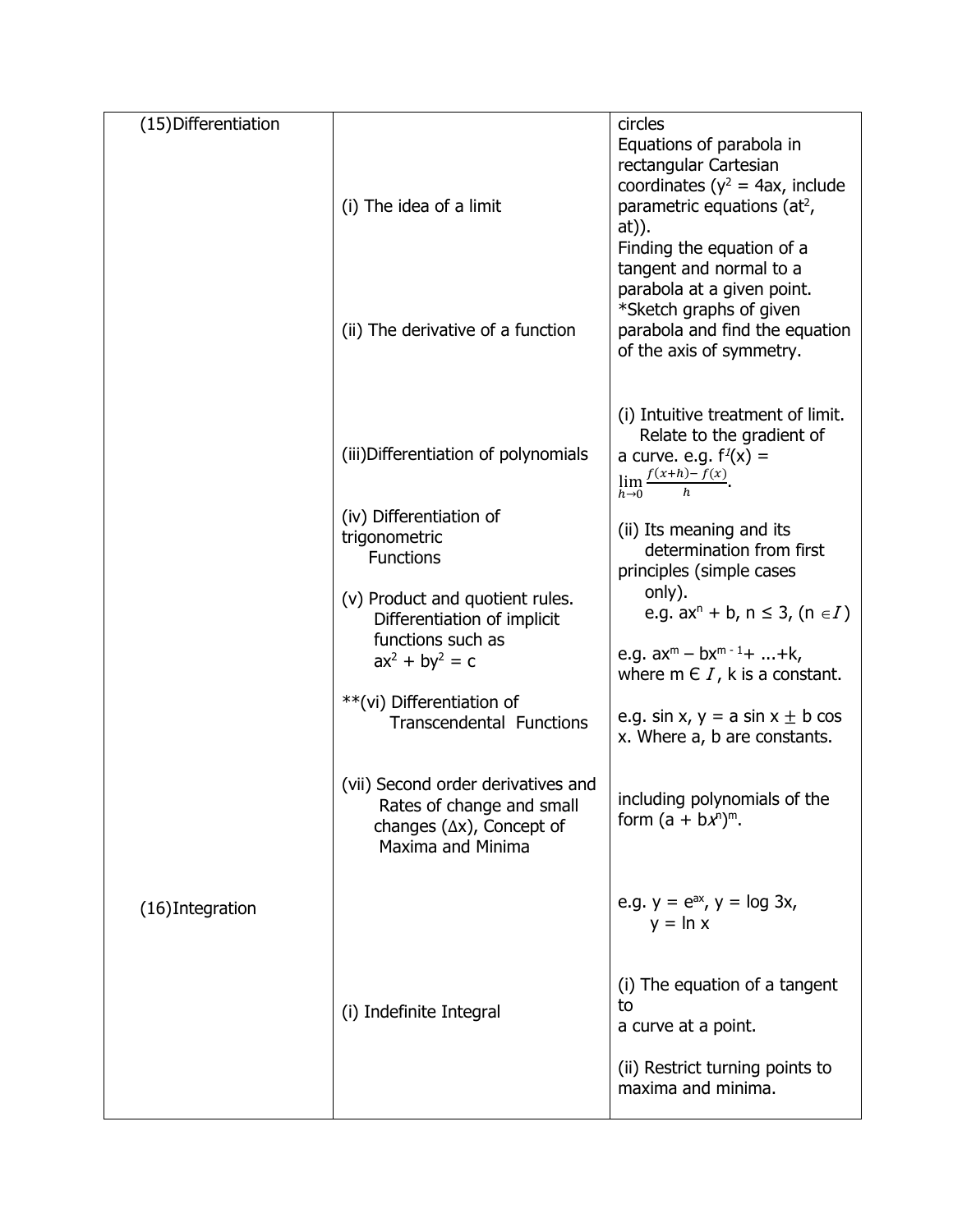|                                   |                                                                          | (iii)Include curve sketching (up<br>to cubic functions) and<br>linear<br>kinematics.                                                                                                                                                                                                                                |
|-----------------------------------|--------------------------------------------------------------------------|---------------------------------------------------------------------------------------------------------------------------------------------------------------------------------------------------------------------------------------------------------------------------------------------------------------------|
|                                   | (ii) Definite Integral<br>(iii) Applications of the Definite<br>Integral | (i) Integration of polynomials<br><sub>of</sub><br>the form $ax^n$ ; $n \ne -1$ . i.e.<br>$\int x^n dx = \frac{x^{n+1}}{n+1} + c, n \neq -1.$<br>(ii) Integration of sum and<br>difference of polynomials.<br>e.g. $(4x^3+3x^2-6x+5) dx$<br>**(iii)Integration of<br>polynomials<br>of the form $ax^n$ ; $n = -1$ . |
| II. Statistics and<br>Probability |                                                                          | i.e. $\int x^{-1} dx = \ln x$<br>Simple problems on<br>integration by substitution.<br>Integration of simple                                                                                                                                                                                                        |
| (17) Statistics                   | (i) Tabulation and Graphical                                             | trigonometric functions of the<br>form $\int_a^b \sin x \, dx$ .<br>(i) Plane areas and Rate of<br>Change. Include linear                                                                                                                                                                                           |
|                                   | representation of data                                                   | kinematics.<br>Relate to the area under a<br>curve.<br>(ii) Volume of solid of<br>revolution                                                                                                                                                                                                                        |
|                                   | (ii) Measures of location                                                | (iii) Approximation restricted<br>to<br>trapezium rule.                                                                                                                                                                                                                                                             |
|                                   | (iii) Measures of Dispersion                                             | Frequency tables.<br>Cumulative frequency tables.<br>Histogram (including unequal<br>class intervals).                                                                                                                                                                                                              |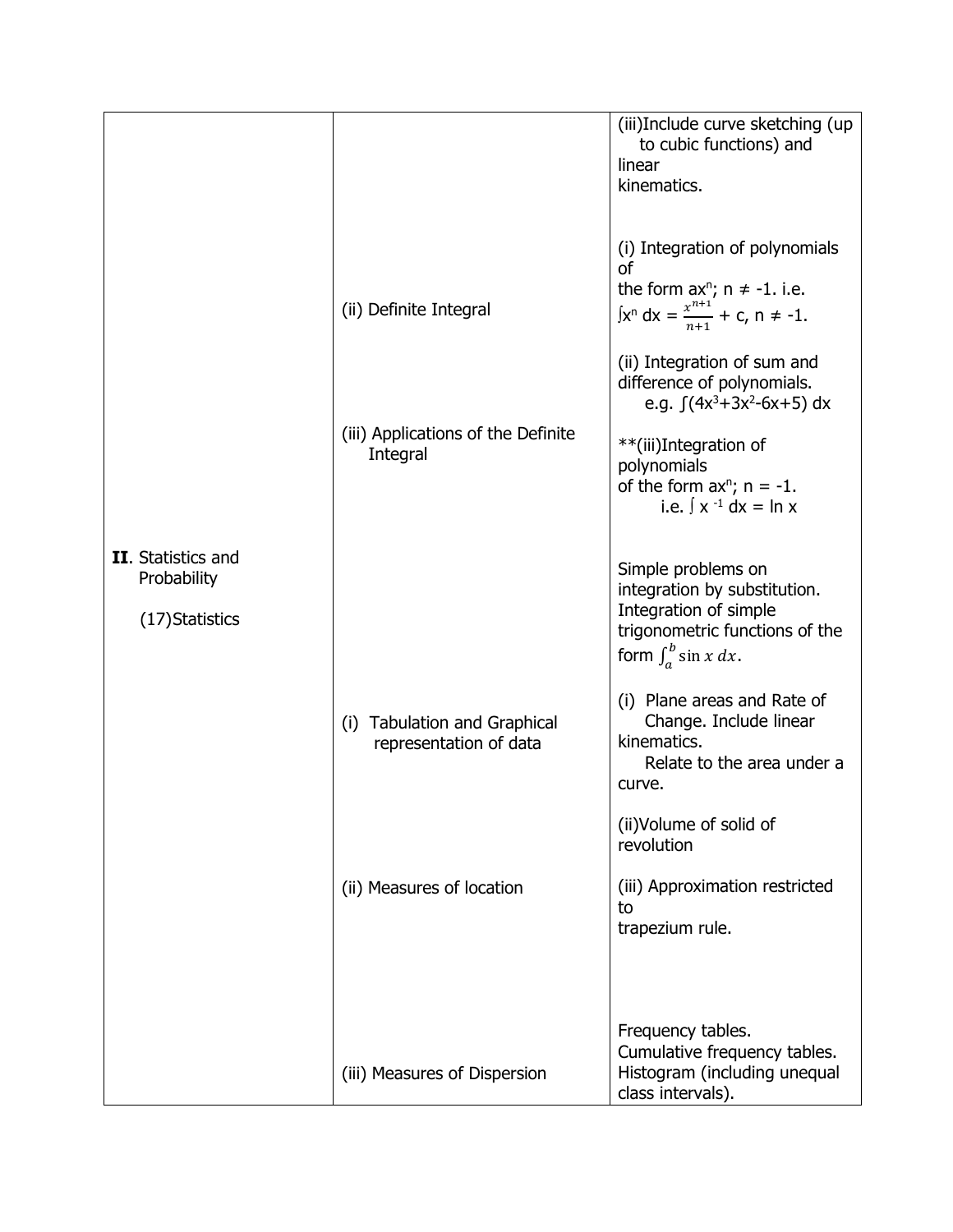|                                             |                                                                                         | Cumulative frequency curve<br>(Ogive) for grouped data.                                                                                                                                                                             |
|---------------------------------------------|-----------------------------------------------------------------------------------------|-------------------------------------------------------------------------------------------------------------------------------------------------------------------------------------------------------------------------------------|
|                                             | (iv)Correlation                                                                         | Central tendency: mean,<br>median, mode, quartiles and<br>percentiles.<br>Mode and modal group for<br>grouped data from a<br>histogram.<br>Median from grouped data.<br>Mean for grouped data (use of<br>an assumed mean required). |
| (18) Probability                            |                                                                                         | Determination of:<br>(i) Range, Inter- Quartile and<br>Semi inter-quartile range<br>from an Ogive.                                                                                                                                  |
|                                             | (i) Meaning of probability.                                                             | (ii) Mean deviation, variance<br>and standard deviation for<br>grouped and ungrouped<br>data. Using an assumed<br>mean or true mean.                                                                                                |
|                                             | (ii) Relative frequency.                                                                | Scatter diagrams, use of line<br>of best fit to predict one<br>variable from another,<br>meaning of correlation;                                                                                                                    |
|                                             | (iii) Calculation of Probability<br>simple sample spaces.<br>using                      | positive, negative and zero<br>correlations,.<br>Spearman's Rank coefficient.<br>Use data without ties.                                                                                                                             |
|                                             | (iv) Addition and multiplication of<br>probabilities.<br>(v) Probability distributions. | *Equation of line of best fit by<br>least square method. (Line of<br>regression of $y$ on $x$ ).                                                                                                                                    |
|                                             |                                                                                         | Tossing 2 dice once; drawing<br>from a box with or without<br>replacement.                                                                                                                                                          |
| <b>III.</b> Vectors and<br><b>Mechanics</b> |                                                                                         | Equally likely events, mutually<br>exclusive, independent and<br>conditional events.                                                                                                                                                |
| (19)Vectors                                 |                                                                                         | Include the probability of an<br>event considered as the                                                                                                                                                                            |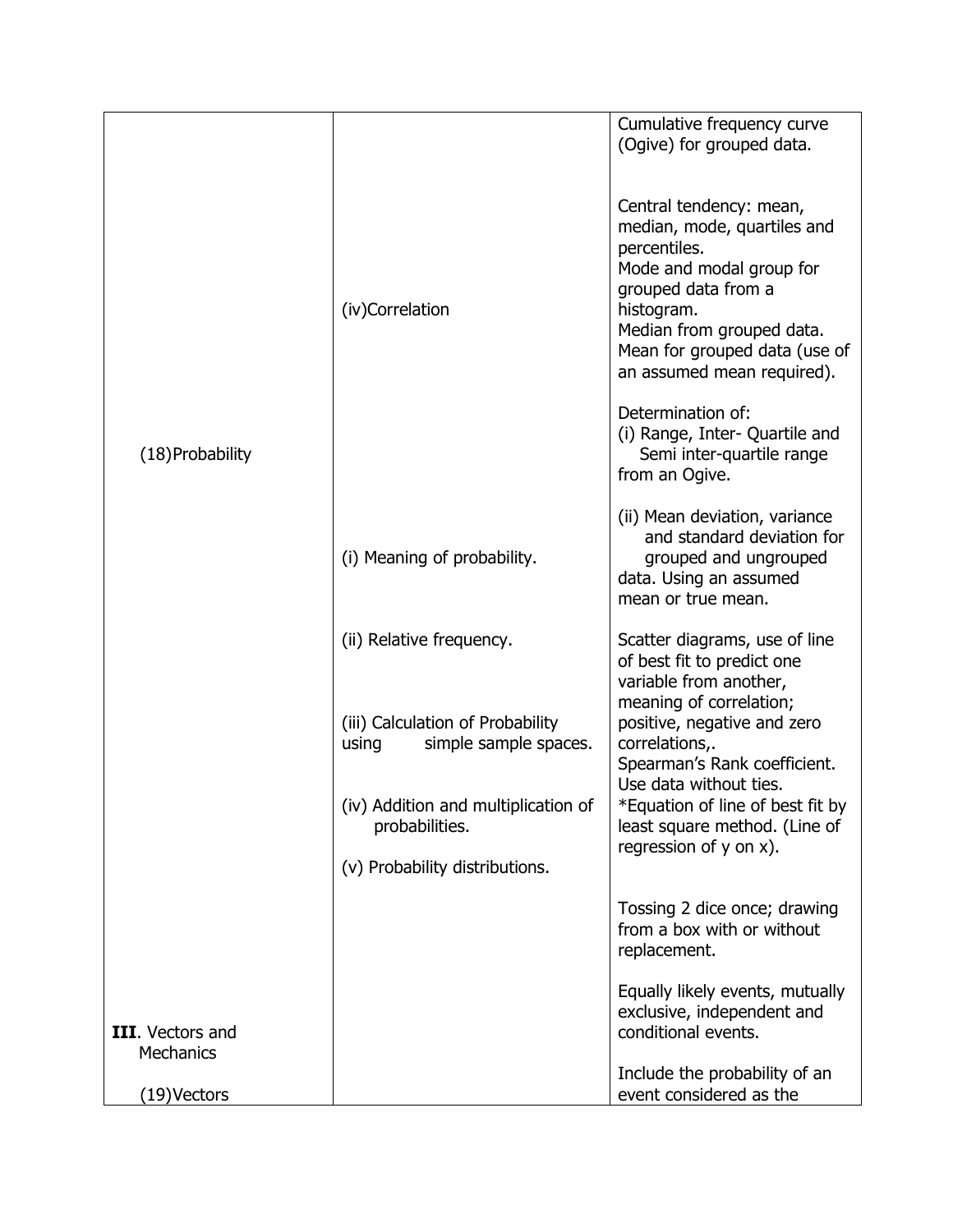|                                                                                        | probability of a set.                                                                                                                                                                           |
|----------------------------------------------------------------------------------------|-------------------------------------------------------------------------------------------------------------------------------------------------------------------------------------------------|
|                                                                                        |                                                                                                                                                                                                 |
| (i) Definitions of scalar and vector<br>Quantities.<br>(ii) Representation of Vectors. | (i) Binomial distribution<br>$P(x=r)=nC_r p^r q^{n-r}$ , where<br>Probability of success $= p$ ,<br>Probability of failure $= q$<br>$p + q = 1$ and n is the                                    |
| (iii) Algebra of Vectors.                                                              | number of trials. Simple<br>problems only.                                                                                                                                                      |
|                                                                                        | **(ii) Poisson distribution<br>$P(x) = \frac{e^{-\lambda} \lambda^x}{x!}$ , where $\lambda =$<br>np,                                                                                            |
| (iv) Commutative, Associative and<br>Distributive Properties.                          | n is large and p is small.                                                                                                                                                                      |
| (v) Unit vectors.                                                                      | Representation of vector $\binom{a}{b}$ in                                                                                                                                                      |
| (vi) Position Vectors.                                                                 | the form $ai + bj$ .<br>Addition and subtraction,<br>multiplication of vectors by<br>vectors, scalars and equation<br><sub>of</sub><br>vectors. Triangle,<br>Parallelogram and polygon<br>Laws. |
|                                                                                        | Illustrate through diagram,<br>Illustrate by solving problems<br>in.<br>elementary plane geometry<br>e.g                                                                                        |
| (vii) Resolution and Composition<br>of Vectors.                                        | con-currency of medians and<br>diagonals.<br>The notation:                                                                                                                                      |
|                                                                                        | <i>i</i> for the unit vector<br>and<br>11<br>. () ،<br>$\bm{j}$ for the unit vector [0]                                                                                                         |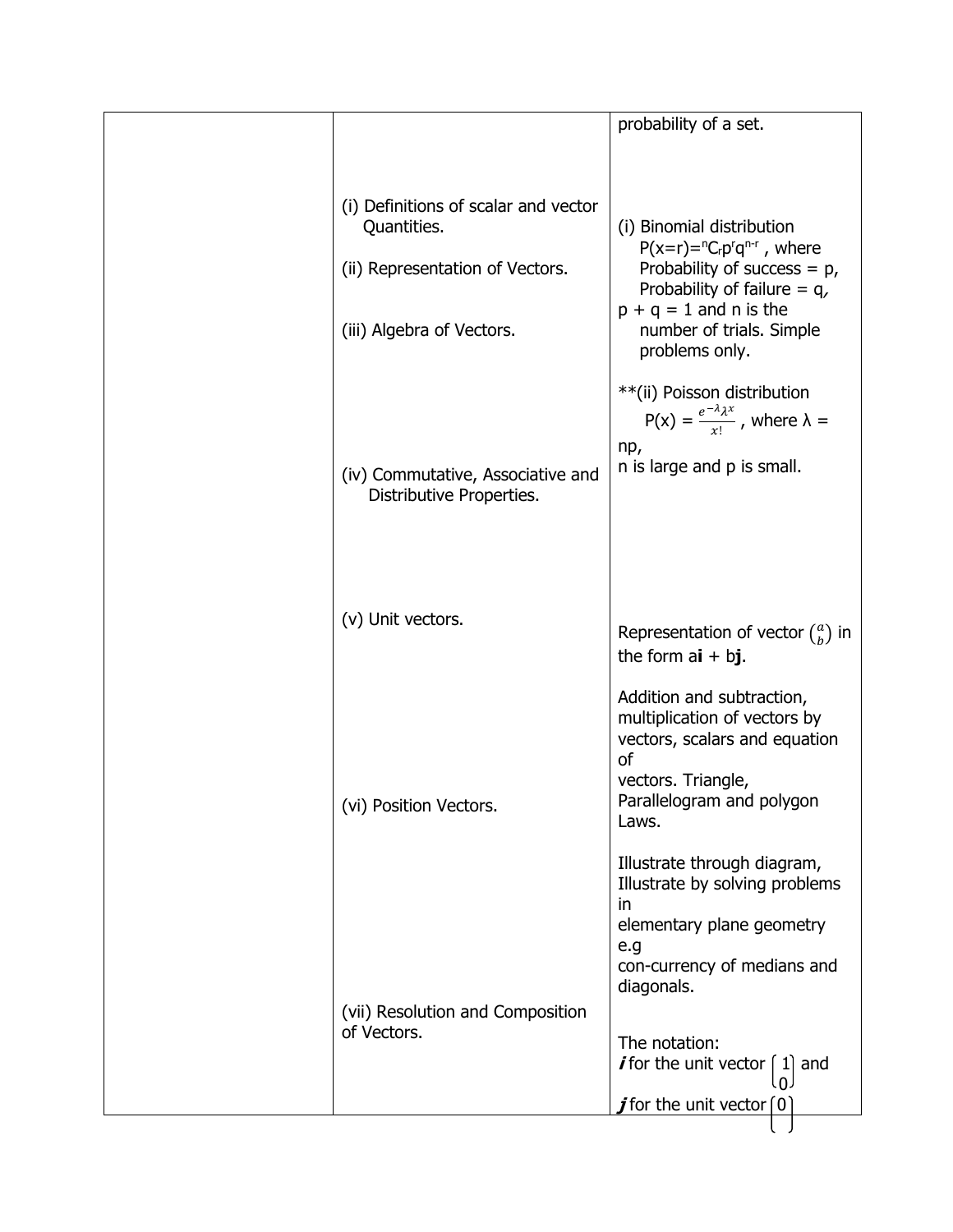|              | (viii) Scalar (dot) product and its<br>application.                               | 1<br>along the x and y axes<br>respectively. Calculation of<br>unit vector (â) along a i.e. $\hat{a}$ =<br>$ \overline{a} $<br>Position vector of A relative to                                                                                                                  |
|--------------|-----------------------------------------------------------------------------------|----------------------------------------------------------------------------------------------------------------------------------------------------------------------------------------------------------------------------------------------------------------------------------|
|              |                                                                                   | O is $\overrightarrow{OA}$ .<br>Position vector of the midpoint<br>of a line segment. Relate to<br>coordinates of mid-point of a<br>line segment.<br>*Position vector of a point that<br>divides a line segment<br>internally in the ratio $(\lambda : \mu)$ .                   |
| (20) Statics | ** (ix) Vector (cross) product and<br>its application.                            | Applying triangle,<br>parallelogram and polygon<br>laws to composition of forces<br>acting at a point. e.g. find the<br>resultant of two forces (12N,<br>030 $^{\circ}$ ) and (8N, 100 $^{\circ}$ ) acting at<br>a point.<br>*Find the resultant of vectors<br>by scale drawing. |
|              | (i) Definition of a force.<br>(ii) Representation of forces.                      | Finding angle between two<br>vectors.                                                                                                                                                                                                                                            |
|              | (iii) Composition and resolution of<br>coplanar forces acting at a<br>point.      | Using the dot product to<br>establish such trigonometric<br>formulae as<br>(i) Cos $(a \pm b) =$<br>$\cos a \cos b \pm \sin a \sin b$                                                                                                                                            |
|              | (iv) Composition and resolution of<br>general coplanar forces on<br>rigid bodies. | (ii) sin $(a \pm b)$ =<br>sin a cos $b \pm \sin b \cos a$                                                                                                                                                                                                                        |
|              | (v) Equilibrium of Bodies.                                                        | (iii) $c^2 = a^2 + b^2 - 2ab \cos C$<br>(iv) $\frac{\sin A}{a} = \frac{\sin B}{b} = \frac{\sin C}{c}$ .                                                                                                                                                                          |
|              | (vi) Determination of Resultant.                                                  |                                                                                                                                                                                                                                                                                  |
|              | (vii) Moments of forces.                                                          |                                                                                                                                                                                                                                                                                  |
|              |                                                                                   |                                                                                                                                                                                                                                                                                  |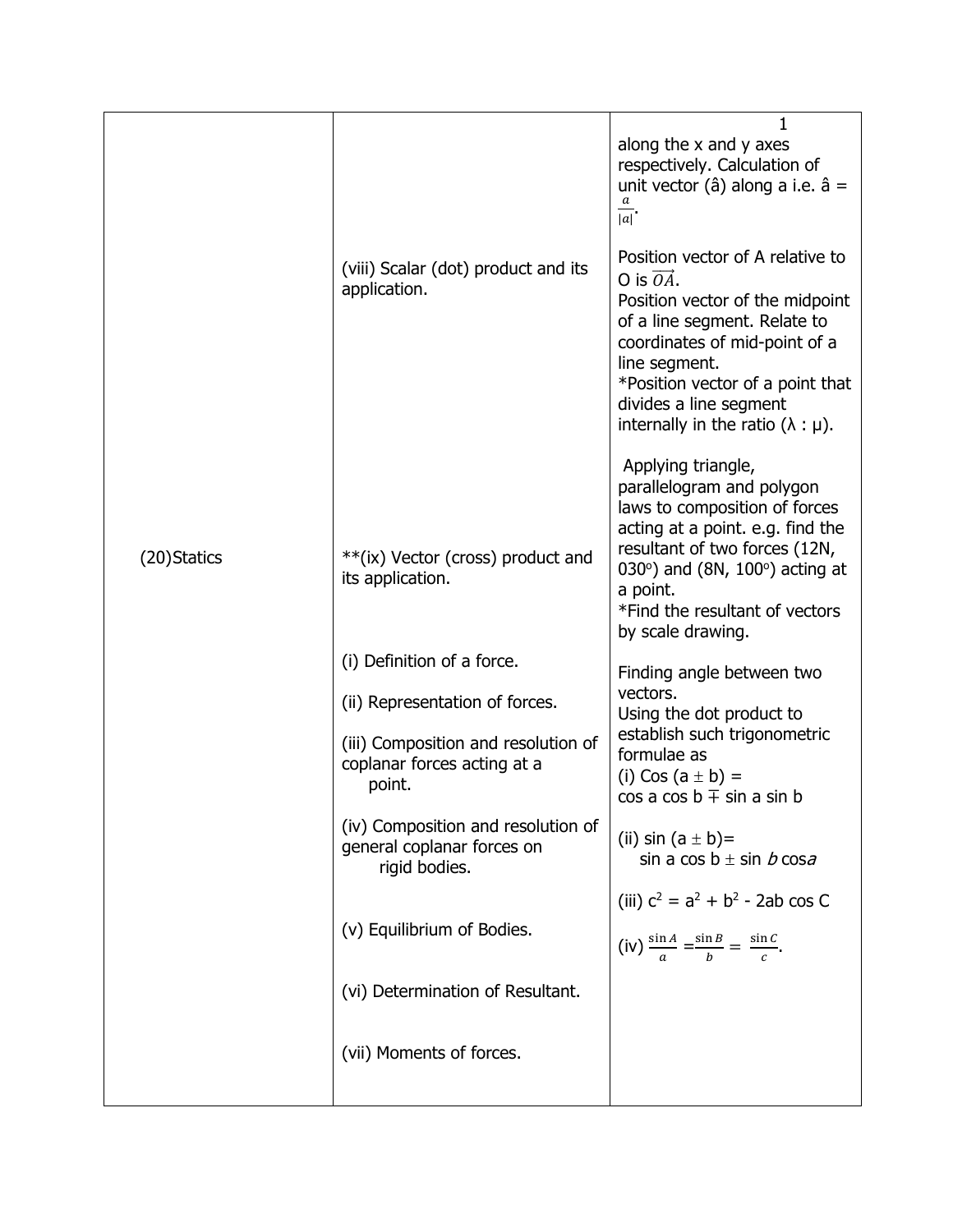|               | (viii) Friction.                             |                                                                                                                                |
|---------------|----------------------------------------------|--------------------------------------------------------------------------------------------------------------------------------|
| (21) Dynamics |                                              |                                                                                                                                |
|               |                                              |                                                                                                                                |
|               | (i) The concepts of motion                   |                                                                                                                                |
|               |                                              |                                                                                                                                |
|               | (ii) Equations of Motion                     | Apply to simple problems e.g.<br>suspension of particles by<br>strings.                                                        |
|               |                                              | Resultant of forces, Lami's<br>theorem                                                                                         |
|               |                                              | Using the principles of<br>moments to solve related<br>problems.                                                               |
|               |                                              | Distinction between smooth<br>and rough planes.<br>Determination of the<br>coefficient of friction.                            |
|               | (iii) The impulse and momentum<br>equations: |                                                                                                                                |
|               | **(iv) Projectiles.                          | The definitions of<br>displacement,<br>velocity, acceleration and<br>speed.<br>Composition of velocities and<br>accelerations. |
|               |                                              | Rectilinear motion.                                                                                                            |
|               |                                              | Newton's laws of motion.<br>Application of Newton's Laws<br>Motion along inclined planes                                       |
|               |                                              | (resolving a force upon a<br>plane into normal and<br>frictional forces).                                                      |
|               |                                              | Motion under gravity (ignore<br>air resistance).<br>Application of the equations of<br>motions: $V = u + at$ ,                 |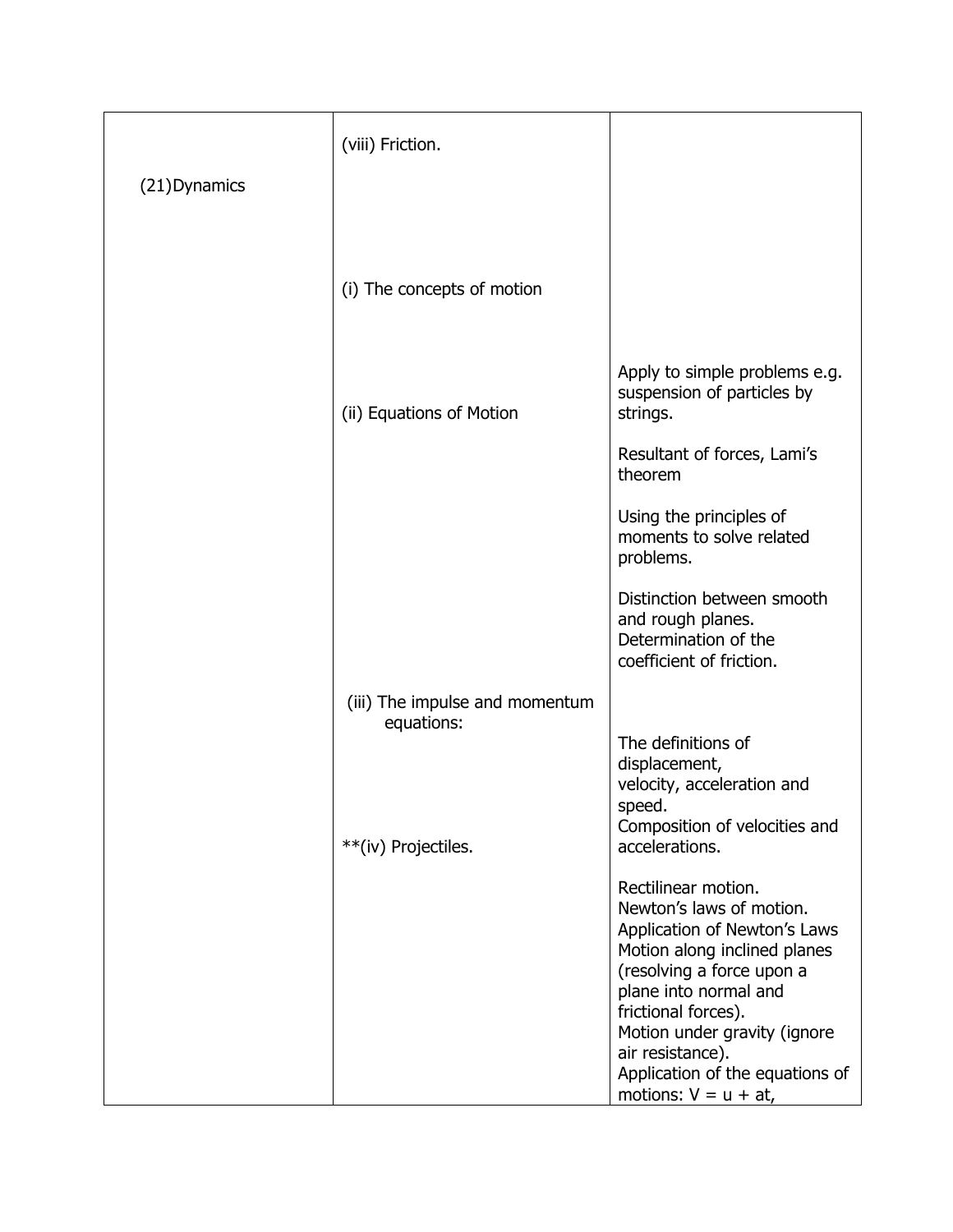|  | S = ut + $\frac{1}{2}$ at <sup>2</sup> ;<br>$v^2 = u^2 + 2as$ .                                                            |
|--|----------------------------------------------------------------------------------------------------------------------------|
|  | Conservation of Linear<br>Momentum(exclude coefficient<br>of restitution).<br>Distinguish between<br>momentum and impulse. |
|  | Objects projected at an angle<br>to the horizontal.                                                                        |
|  |                                                                                                                            |

## **1. UNITS**

Candidates should be familiar with the following units and their symbols.

## **( 1 ) Length**

1000 millimetres (mm) = 100 centimetres (cm) = 1 metre(m). 1000 metres =  $1$  kilometre (km)

### **( 2 ) Area**

10,000 square metres  $(m^2) = 1$  hectare (ha)

# **( 3 ) Capacity**

1000 cubic centimeters  $(cm^3) = 1$  litre (I)

## **( 4 ) Mass**

1000 milligrammes (mg) = 1 gramme (g)

1000 grammes  $(g) = 1$  kilogramme(kg)

1000 ogrammes  $(kg) = 1$  tonne.

# **( 5) Currencies**

| The Gambia | $-$    | 100 bututs (b) = 1 Dalasi (D)                        |
|------------|--------|------------------------------------------------------|
| Ghana      | $\sim$ | 100 Ghana pesewas $(Gp) = 1$ Ghana Cedi (GH $\phi$ ) |
| Liberia    | $\sim$ | 100 cents $(c) = 1$ Liberian Dollar (LD)             |